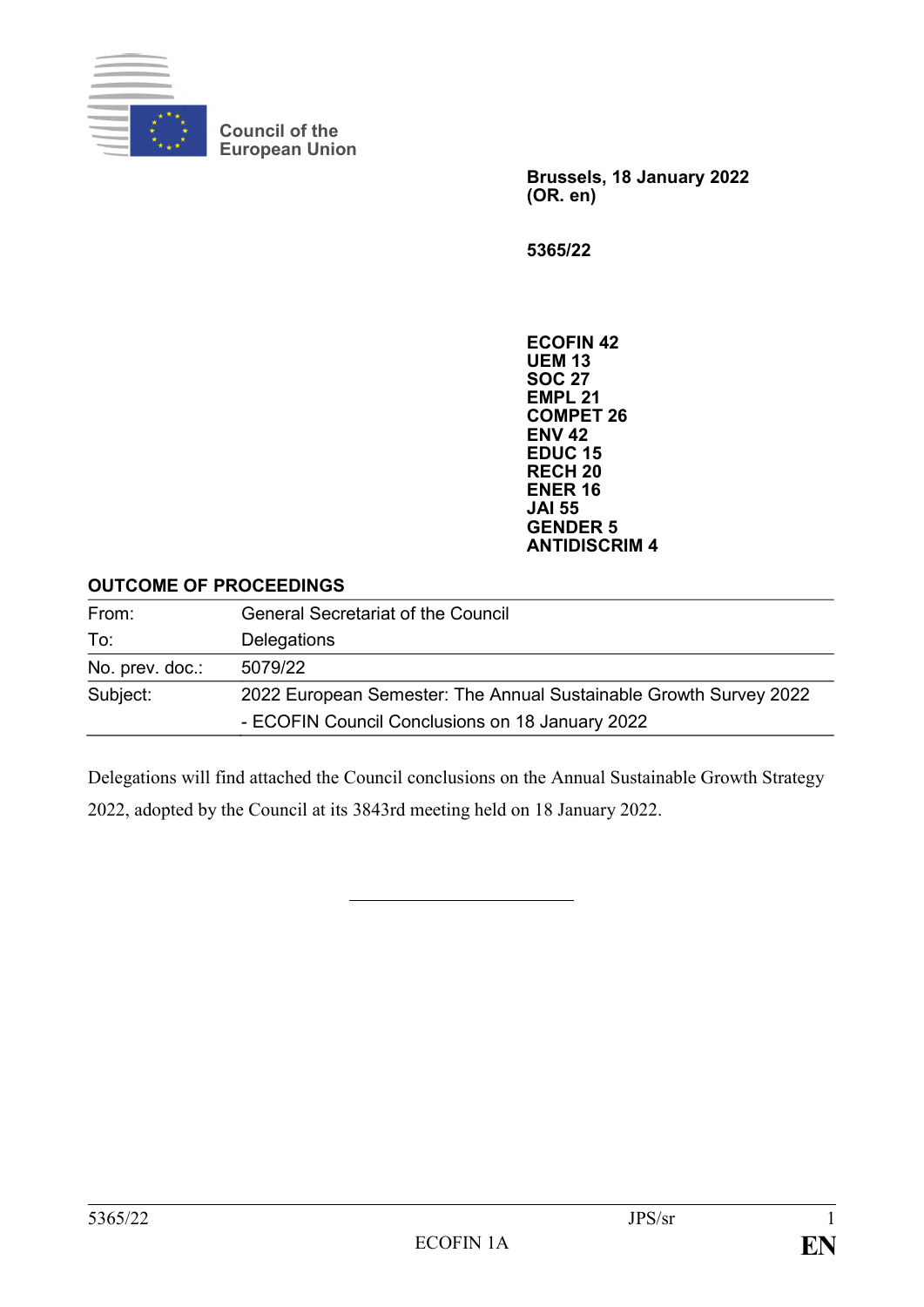## **2022 EUROPEAN SEMESTER: THE ANNUAL SUSTAINABLE GROWTH SURVEY 2022**

– ECOFIN Council Conclusions –

## The Council (ECOFIN):

- 1. EMPHASISES that the coordinated EU efforts in tackling the effects of the COVID-19 pandemic, both at national and at EU level, have laid the ground for a sustained recovery. HIGHLIGHTS the risks related to the continued high uncertainty regarding the pandemic evolution, and the recent sharp spike in energy prices in the EU and supply bottlenecks affecting production.
- 2. BROADLY WELCOMES the economic priorities put forward in the Annual Sustainable Growth Survey 2022, including the continued focus on competitive sustainability in line with the European Green Deal. AGREES that the four mutually reinforcing dimensions – environmental sustainability, productivity, fairness and macroeconomic stability – remain equally valid for achieving the EU goal of shifting towards a sustainable, resilient and inclusive economic model.
- 3. UNDERLINES that macroeconomic stability combined with investments and reforms remains key for the functioning of the Economic and Monetary Union and the EU economy as a whole. WELCOMES the highlighting of the economic impact of environmental degradation and climate change and corresponding investment and reform needs. EMPHASISES the complementary role of fiscal and structural economic policies in reducing macroeconomic vulnerabilities and in providing favourable conditions for sustained economic growth. AGREES that deepening the Capital Markets Union and completing the Banking Union would strengthen the funding channels to the economy, promote the private sector's contribution to the considerable investment needs and increase economic and social resilience.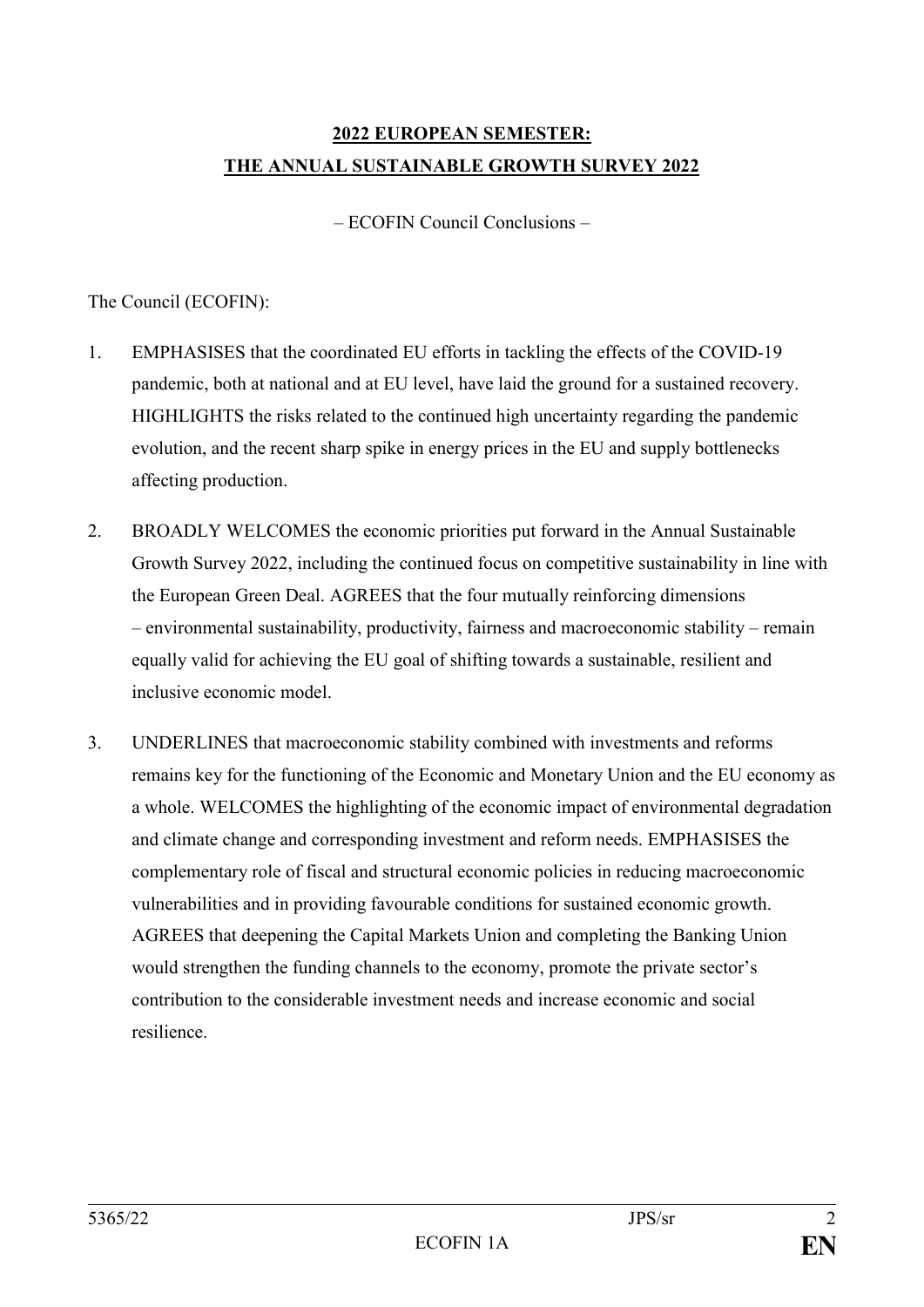- 4. CONSIDERS that, taking into account the strength of the recovery and reflecting the degree of uncertainty, Member States should stay agile in their fiscal policy response in order to be able to react to the evolution of the pandemic. INVITES Member States, when gradually moving from generalized fiscal support to more targeted policy measures, to regularly review the use, effectiveness and adequacy of the support measures and stand ready to adapt them as necessary to changing circumstances, while safeguarding fiscal sustainability in the medium term.
- 5. AGREES that Member States with low or medium debt should pursue a supportive fiscal stance in 2022; Member States with high debt should use the Recovery and Resilience Facility to finance additional investment in support of the recovery and the twin transition, while pursuing a prudent fiscal policy. RECALLS the importance of enhancing investment while bearing in mind the need to reduce divergences and of ensuring growth-friendly composition of public finances as well as robust fiscal frameworks, which will help support the EU's growth trajectory going forward and facilitate the green and digital transition of our economies.
- 6. ACKNOWLEDGES the expected deactivation of the general escape clause of the Stability and Growth Pact as of 2023. LOOKS FORWARD to a timely discussion on the fiscal guidance that the Commission will submit for the period ahead with the purpose of facilitating the coordination of fiscal policies and which will reflect the global economic situation and the specific situation of each Member State as well as the discussions on the economic governance framework.
- 7. CALLS for a well-aligned mix of reforms and private and public investments that underpins competitiveness and job creation, aimed at increasing employment, productivity, innovation and supporting the twin transitions. AGREES that a well-functioning Single Market, where fair and effective competition is ensured, is in itself a major source of productivity for the EU economy.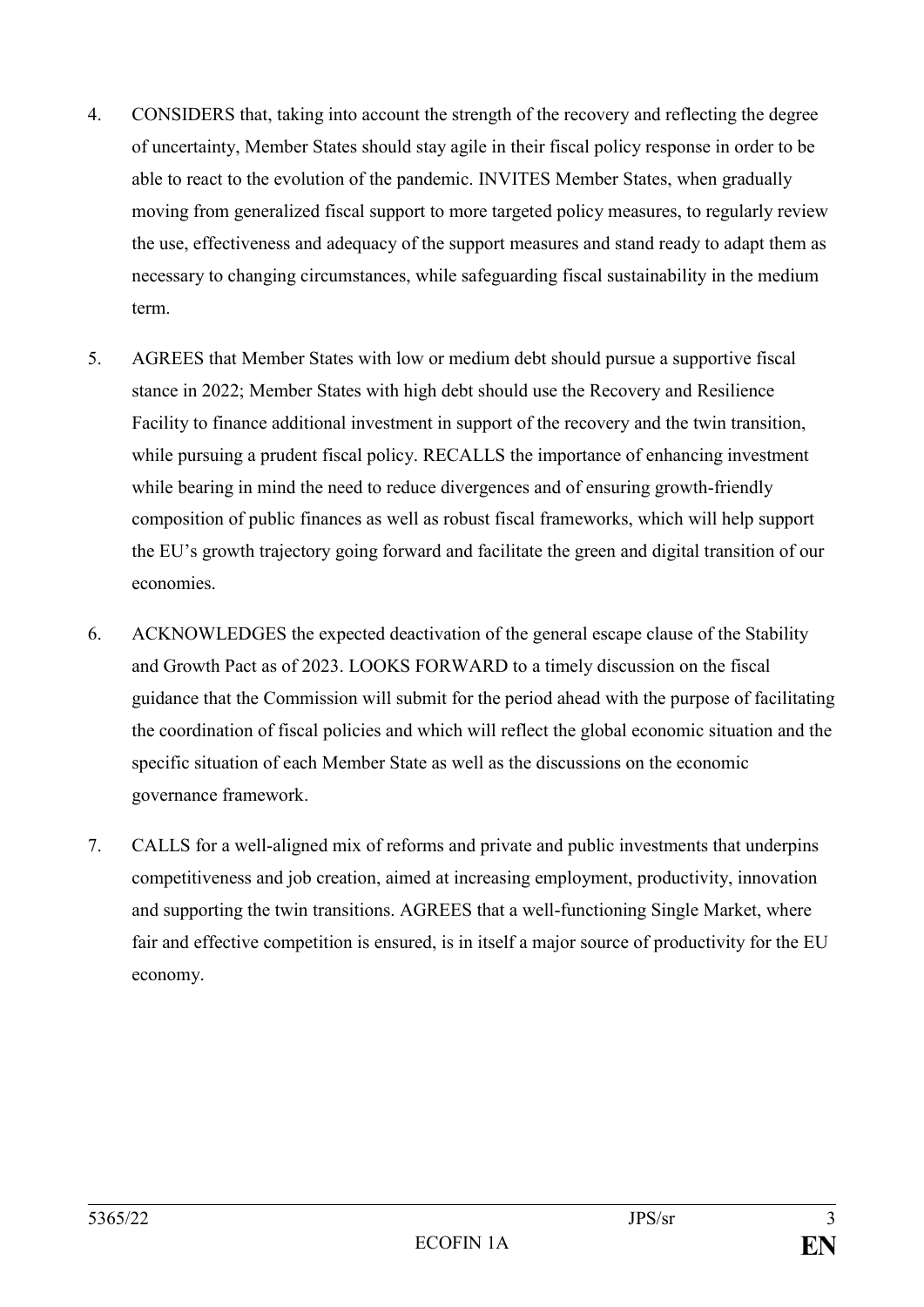- 8. STRESSES the continued importance of the swift uptake and broader diffusion of digital and green technologies for the sustainable recovery and for making Europe a transformational leader. AGREES that improvements in energy efficiency and continued investment in the green transition are key to ensure affordable energy prices in the future.
- 9. UNDERLINES that fairness and inclusivity needs to be at the heart of both the recovery from the pandemic-induced downturn and the twin transitions. EMPHASISES that the industrial transition and increased investment in technology need to be complemented by investing in people and skills, in particular digital skills.
- 10. ACKNOWLEDGES the potential of the Recovery and Resilience Facility to contribute to the economic recovery and enhancing strong and sustainable EU growth, as well as its role in delivering a resilient, green and digital EU economy. CALLS for timely, full and effective implementation of recovery and resilience plans, which address a broad range of economic challenges identified over the past years. UNDERLINES the need for continued comprehensive EU economic policy surveillance, including close monitoring of emerging risks.
- 11. WELCOMES that the European Semester resumes its broad economic, fiscal and employment policy coordination in 2022, including the publication of streamlined country reports and the adoption of country-specific recommendations. ACKNOWLEDGES the need of the temporary adapting the European Semester to the implementation of the Recovery and Resilience Facility and CALLS for ensuring synergies and streamlined reporting requirements under the two processes, including specifying the role of national reform programmes.
- 12. CALLS for keeping the European Semester focused on economic, fiscal and employment policies as the Commission continues the integration of the relevant United Nations' sustainable development goals in the European Semester. WELCOMES the continued application of the Macroeconomic Imbalance Procedure, addressing the pre-existing macroeconomic imbalances, which have been amplified by the COVID-19 pandemic or newly emerged.